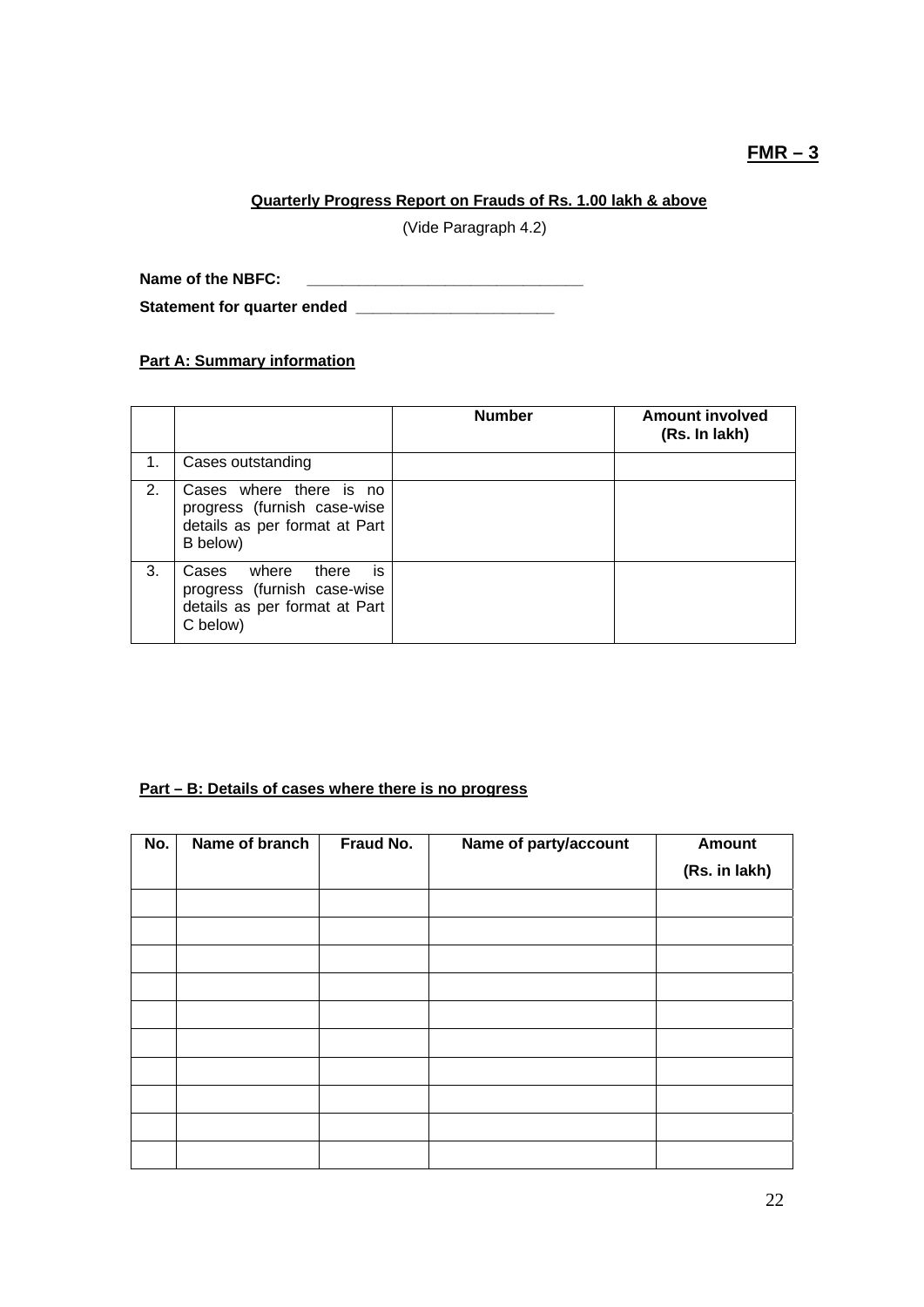**Part – C: Case-wise details of progress**

|     | Name of party/account:<br>Name of branch/office:<br><b>Amount involved</b><br>(Rs in lakh)<br>Fraud No: |  |
|-----|---------------------------------------------------------------------------------------------------------|--|
| 1.  | Date of first reporting                                                                                 |  |
| 2.а | Date of filing recovery suit with<br>DRT/Others                                                         |  |
| b   | Present position                                                                                        |  |
| 3.  | Recoveries made up to the end of the<br>last quarter (Rs. in lakh)                                      |  |
| 4.  | Recoveries made during the quarter<br>(Rs. In lakh)                                                     |  |
|     | a) From party/parties concerned                                                                         |  |
|     | b) From insurance                                                                                       |  |
|     | c) From other sources                                                                                   |  |
| 5.  | Total recoveries (3+4) (Rs. in lakh)                                                                    |  |
| 6.  | Loss to the NBFC (Rs in lakh)                                                                           |  |
| 7.  | Provision held (Rs in lakh)                                                                             |  |
| 8.  | Amount written off (Rs in lakh)                                                                         |  |
| 9.  | a) Date of reporting case to Police                                                                     |  |

investigation c) Date of submission of investigation

report by Police

b) Date of completion of Police